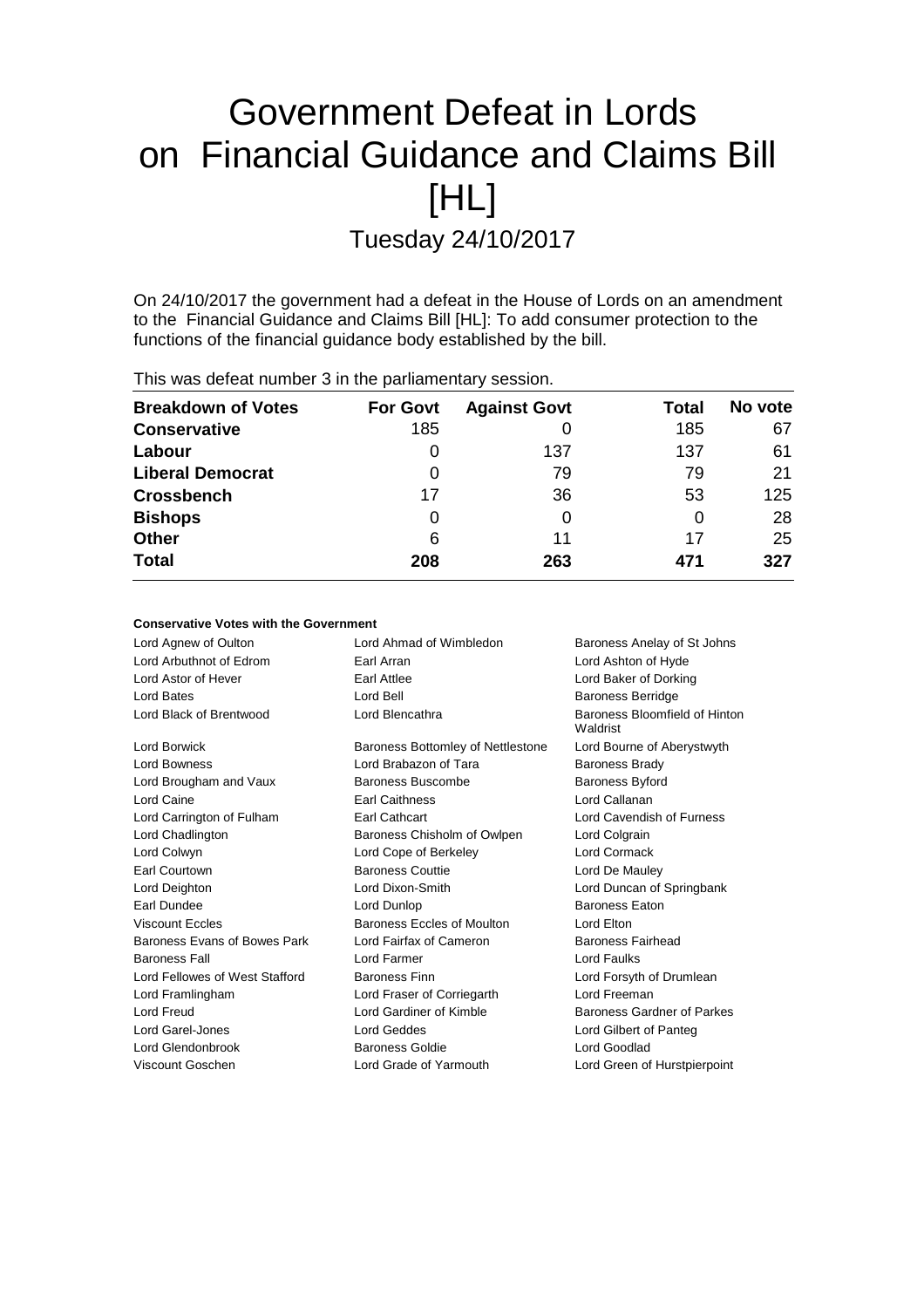Lord Hamilton of Epsom Baroness Harding of Winscombe Lord Hayward Baroness Helic Lord Henley Lord Hill of Oareford **Baroness Hodgson of Abinger** Lord Hodgson of Astley Abbotts Lord Holmes of Richmond Earl Home Earl Home Baroness Hooper Lord Horam Lord Howard of Rising Lord Howard of Lympne Earl Howe Lord Hunt of Wirral Lord James of Blackheath Baroness Jenkin of Kennington Lord Jopling Lord Keen of Elie Lord King of Bridgwater Lord Kirkham Lord Kirkhope of Harrogate Lord Lamont of Lerwick Lord Lang of Monkton Lord Lansley Lord Leigh of Hurley **Lord Lexden** Earl Lindsay Lord Lingfield Lord Livingston of Parkhead Marquess of Lothian Lord Mackay of Clashfern Lord MacLaurin of Knebworth Lord Magan of Castletown Lord Mancroft **Baroness Manzoor** Baroness Manzoor **Lord Marland** Lord Marlesford **Lord Maude of Horsham** Baroness McIntosh of Pickering Baroness Morris of Bolton **Lord Naseby Baroness Neville-Jones Baroness Neville-Jones** Baroness Noakes Lord Norton of Louth Lord O'Shaughnessy Baroness O'Cathain Lord Patten Lord Patten of Barnes Baroness Pidding **Lord Polak** Lord Polak **Lord Popat** Lord Porter of Spalding **Lord Prior of Brampton** Baroness Rawlings Baroness Redfern Lord Renfrew of Kaimsthorn Lord Ribeiro Viscount Ridley Lord Risby Lord Robathan Baroness Rock Lord Ryder of Wensum Lord Sassoon Baroness Sharples Lord Sheikh Lord Sherbourne of Didsbury Baroness Shields **Lord Shinkwin** Earl Shrewsbury Lord Skelmersdale Lord Smith of Hindhead Lord Spicer Baroness Stedman-Scott Lord Sterling of Plaistow Baroness Stowell of Beeston Baroness Sugg Lord Suri Lord Swinfen Lord Taylor of Holbeach Lord Tebbit Lord Trefgarne Viscount Trenchard Lord Trimble Lord True Lord Tugendhat **Viscount Ullswater** Baroness Vere of Norbiton Baroness Verma Lord Wakeham Baroness Warsi Lord Wei Baroness Wheatcroft Lord Whitby Baroness Wilcox **Baroness Williams of Trafford** Baroness Wyld Lord Young of Cookham Viscount Younger of Leckie

Lord Griffiths of Fforestfach Lord Hague of Richmond Viscount Hailsham<br>
Lord Hamilton of Epsom Baroness Harding of Winscombe Lord Harris of Peckham

Lord Lucas Lord Lupton Lord MacGregor of Pulham Market Baroness Neville-Rolfe **Baroness Newlove** Baroness Newlove **Baroness Nicholson of Winterbourne** Baroness Seccombe **Lord Selkirk of Douglas** Baroness Shackleton of Belgravia

### **Conservative Votes against the Government**

# **Labour Votes with the Government**

# **Labour Votes against the Government**

Lord Alli Lord Anderson of Swansea Baroness Andrews Baroness Armstrong of Hill Top Baroness Bakewell **Baroness Bakewell** Lord Bassam of Brighton Lord Beecham **Lord Berkeley Baroness Blackstone** Baroness Blood **Lord Blunkett** Lord Boateng Lord Boateng Lord Bradley Lord Brooke of Alverthorpe Lord Brookman Lord Campbell-Savours Lord Carter of Coles Lord Cashman Baroness Chakrabarti Viscount Chandos Lord Christopher Lord Clark of Windermere Lord Clarke of Hampstead Lord Collins of Highbury Baroness Corston Baroness Crawley Lord Cunningham of Felling Lord Davies of Oldham **Lord Desai** Baroness Donaghy Lord Donoughue Baroness Drake Lord Dubs

Baroness Adams of Craigielea Lord Adonis Lord Allen of Kensington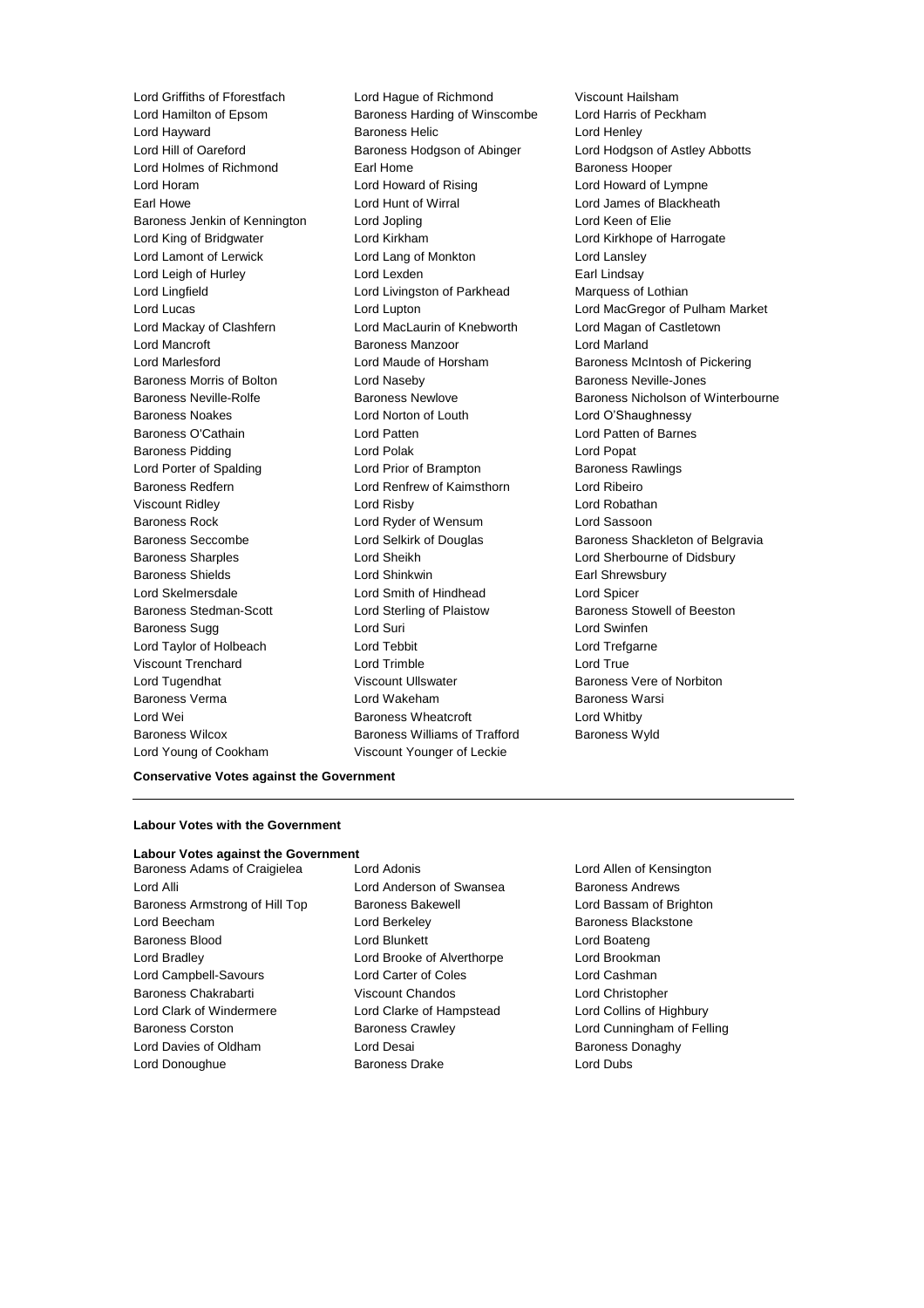Lord Foulkes of Cumnock Baroness Gale Lord Glasman Baroness Golding Baroness Goudie Lord Grantchester Lord Griffiths of Burry Port Lord Grocott Lord Hain Viscount Hanworth Lord Harris of Haringey Lord Haworth Baroness Hayter of Kentish Town Baroness Healy of Primrose Hill Baroness Henig Baroness Hilton of Eggardon Lord Hollick Baroness Hollis of Heigham Lord Howarth of Newport Baroness Howells of St Davids Lord Hoyle Lord Hughes of Woodside **Lord Hunt of Kings Heath** Baroness Jay of Paddington Baroness Jones of Whitchurch Lord Jones Lord Jordan Lord Judd **Baroness Kennedy of Cradley** Lord Kennedy of Southwark Baroness Kingsmill **Baroness Kinnock** Baroness Kinnock of Holyhead Lord Kirkhill **Lord Knight of Weymouth** Baroness Lawrence of Clarendon Lord Layard Lord Leitch Lord Lennie Baroness Liddell of Coatdyke Lord Liddle Lord Lines Lord Lipsey Baroness Lister of Burtersett Lord Livermore Culkein Lord MacKenzie of Culkein Lord Maxton **Lord McAvoy Baroness McDonagh Baroness** McDonagh Baroness McIntosh of Hudnall Lord McKenzie of Luton Lord Mendelsohn Lord Monks Baroness Morgan of Huyton Baroness Morris of Yardley Lord Morris of Aberavon Lord Morris of Handsworth Lord Murphy of Torfaen Baroness Nye Lord O'Neill of Clackmannan Lord Patel of Bradford Lord Pendry Baroness Pitkeathley Lord Prescott Baroness Primarolo **Baroness Prosser** Baroness Quin Lord Radice **Baroness Ramsay of Cartvale** Lord Reid of Cardowan Lord Reid of Cardowan Lord Rooker Lord Rosser Lord Rowlands Lord Sawyer Baroness Sherlock Viscount Simon Baroness Smith of Basildon Lord Smith of Leigh Lord Snape Lord Soley Lord Stevenson of Balmacara Lord Stone of Blackheath Baroness Taylor of Bolton Lord Temple-Morris **Baroness Thornton** Lord Touhig **Lord Tunnicliffe Baroness Warwick of Undercliffe Lord Tunnicliffe Baroness Warwick of Undercliffe** Lord Watson of Invergowrie **Lord West of Spithead** Baroness Wheeler Baroness Whitaker Lord Whitty Lord Williams of Elvel Lord Winston Lord Wood of Anfield Lord Woolmer of Leeds Baroness Young of Old Scone Lord Young of Norwood Green

Lord Evans of Watford Lord Faulkner of Worcester Lord Foster of Bishop Auckland

#### **Liberal Democrat Votes with the Government**

# **Liberal Democrat Votes against the Government**

Lord Rodgers of Quarry Bank Baroness Scott of Needham Market Lord Scriven

Lord Addington Lord Ashdown of Norton-sub-Hamdon Baroness Barker Lord Beith **Baroness Bonham-Carter of Yarnbury** Baroness Bowles of Berkhamsted Lord Bradshaw Baroness Brinton Lord Bruce of Bennachie Lord Burnett **Baroness Burt of Solihull** Lord Campbell of Pittenweem Lord Clement-Jones Lord Cotter Lord Dholakia Baroness Doocey Baroness Falkner of Margravine Lord Fearn Baroness Featherstone **Lord Fox** Lord Fox Baroness Garden of Frognal Lord German Earl Glasgow Lord Goddard of Stockport Lord Greaves **Baroness Grender** Baroness Hamwee Baroness Hamwee Baroness Harris of Richmond Baroness Humphreys Lord Hussain Baroness Hussein-Ece Baroness Jolly Lord Kirkwood of Kirkhope Baroness Kramer Lord Lee of Trafford Lord Lester of Herne Hill Baroness Ludford **Baroness Maddock** Lord McNally Baroness Miller of Chilthorne Domer Lord Newby **Baroness Northover** Baroness Northover Earl Oxford and Asquith **Lord Paddick Baroness Pinnock Baroness Pinnock** Lord Purvis of Tweed Baroness Randerson Lord Razzall Lord Redesdale Lord Rennard Lord Roberts of Llandudno